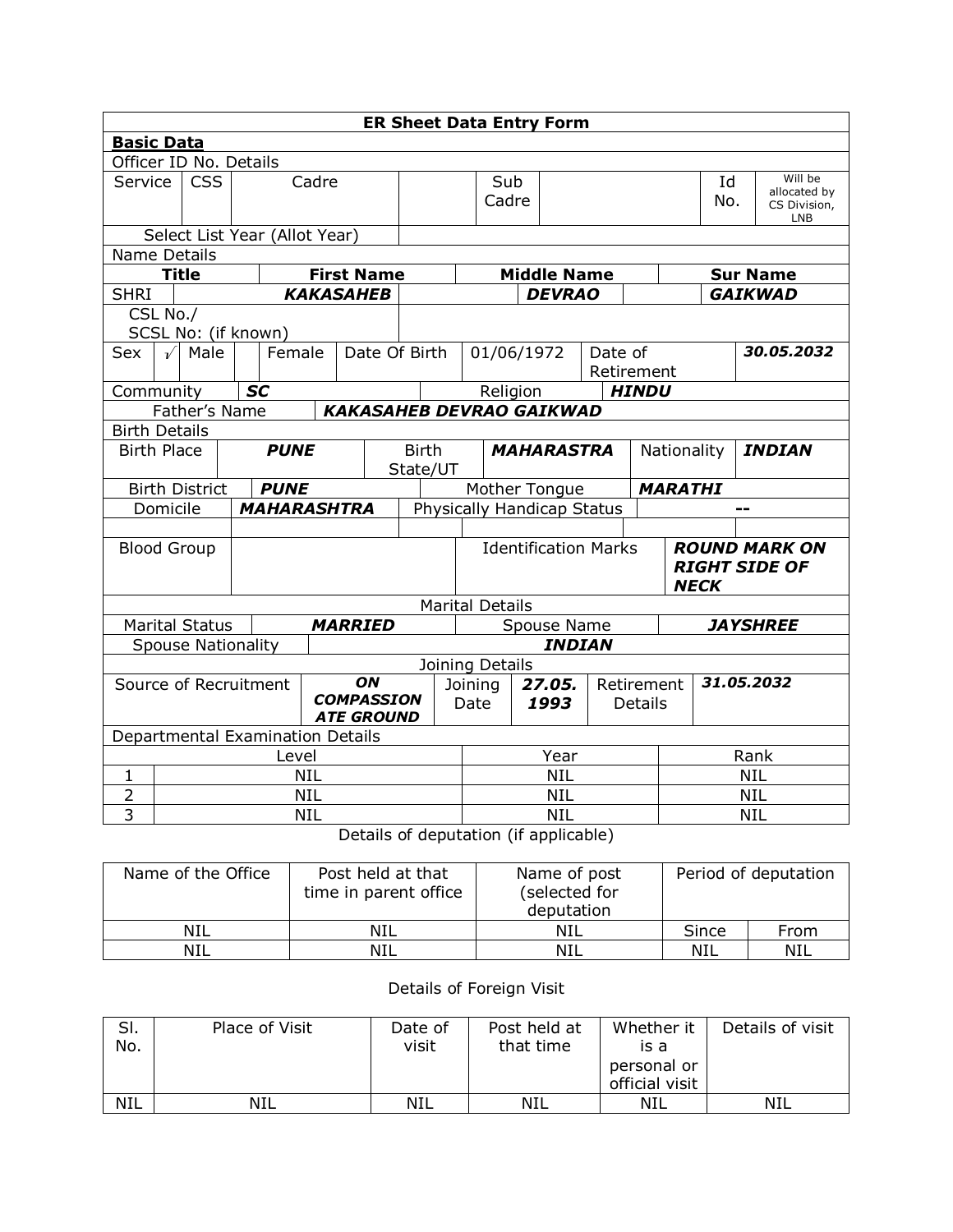|                                                                                                           |             |                |                                   |                                                    |             | Transfer/Posting Detail (if applicable) |                           |            |                  |  |  |
|-----------------------------------------------------------------------------------------------------------|-------------|----------------|-----------------------------------|----------------------------------------------------|-------------|-----------------------------------------|---------------------------|------------|------------------|--|--|
| Place                                                                                                     |             |                |                                   | Period of posting                                  |             |                                         |                           |            |                  |  |  |
|                                                                                                           |             |                |                                   | Since                                              |             |                                         |                           | From       |                  |  |  |
| <b>NIL</b>                                                                                                |             |                |                                   | <b>NIL</b><br><b>NIL</b>                           |             |                                         |                           |            |                  |  |  |
| Remarks (if                                                                                               |             |                |                                   |                                                    |             |                                         |                           |            |                  |  |  |
| any)                                                                                                      |             |                |                                   |                                                    |             |                                         |                           |            |                  |  |  |
| Language known                                                                                            |             |                |                                   |                                                    |             |                                         |                           |            |                  |  |  |
|                                                                                                           |             |                |                                   |                                                    | <b>Read</b> |                                         | <b>Write</b>              |            | <b>Speak</b>     |  |  |
| Indian Language                                                                                           |             |                | <b>MARATHI</b>                    |                                                    | <b>YES</b>  |                                         | <b>YES</b>                |            | <b>YES</b>       |  |  |
| Known                                                                                                     |             |                |                                   |                                                    |             |                                         |                           |            |                  |  |  |
|                                                                                                           |             | <b>HINDI</b>   |                                   | <b>YES</b>                                         |             | <b>YES</b>                              |                           | <b>YES</b> |                  |  |  |
|                                                                                                           |             | <b>ENGLISH</b> |                                   | <b>YES</b>                                         |             | <b>YES</b>                              |                           | <b>YES</b> |                  |  |  |
|                                                                                                           |             |                |                                   |                                                    |             |                                         |                           |            |                  |  |  |
|                                                                                                           |             |                |                                   |                                                    |             |                                         |                           |            |                  |  |  |
|                                                                                                           |             |                |                                   |                                                    |             |                                         |                           |            |                  |  |  |
| Foreign                                                                                                   |             |                | <b>NIL</b>                        |                                                    | <b>NIL</b>  |                                         | <b>NIL</b>                |            | <b>NIL</b>       |  |  |
| Languages 1                                                                                               |             |                |                                   |                                                    |             |                                         |                           |            |                  |  |  |
| $\overline{2}$                                                                                            |             |                | <b>NIL</b>                        |                                                    | <b>NIL</b>  |                                         | <b>NIL</b>                |            | <b>NIL</b>       |  |  |
| $\overline{3}$                                                                                            |             |                | <b>NIL</b>                        |                                                    | <b>NIL</b>  |                                         | <b>NIL</b>                |            | <b>NIL</b>       |  |  |
| Qualification (Use extra photocopy sheets for multi qualifications, experience, training, awards details) |             |                |                                   |                                                    |             |                                         |                           |            |                  |  |  |
| Qualification                                                                                             |             |                |                                   |                                                    | Discipline  |                                         |                           |            | Specialization 1 |  |  |
|                                                                                                           |             |                |                                   |                                                    |             |                                         |                           |            |                  |  |  |
|                                                                                                           |             |                |                                   |                                                    |             |                                         |                           |            |                  |  |  |
|                                                                                                           |             |                |                                   |                                                    |             |                                         |                           |            |                  |  |  |
| <b>BACHALAR OF ARTS</b>                                                                                   |             |                |                                   | <b>ARTS</b><br><b>CGPA</b>                         |             |                                         | <b>ECONOMICS</b>          |            |                  |  |  |
| Year                                                                                                      |             |                | Division<br>1 <sup>ST</sup> CLASS |                                                    |             |                                         | Specialization 2          |            |                  |  |  |
| 1994                                                                                                      |             |                |                                   |                                                    |             |                                         | <b>ECONOMICS</b>          |            |                  |  |  |
| Institution                                                                                               |             |                |                                   | Place<br>University                                |             |                                         |                           |            | Country          |  |  |
| <b>ABASAHEB GARWARE</b><br><b>COLLEGE PUNE</b>                                                            |             |                |                                   | <b>UNIVERSITY OF</b><br><b>PUNE</b><br><b>PUNE</b> |             |                                         |                           |            | <b>INDIA</b>     |  |  |
|                                                                                                           |             |                |                                   |                                                    |             |                                         |                           |            |                  |  |  |
| <b>Experience</b>                                                                                         |             |                |                                   |                                                    |             |                                         |                           |            |                  |  |  |
| Type of Posting                                                                                           |             |                |                                   |                                                    |             | <b>GROUP `C', NON GAZETTED</b>          |                           |            |                  |  |  |
|                                                                                                           |             |                |                                   | <b>MULTI TASKING STAFF</b>                         |             |                                         |                           |            |                  |  |  |
|                                                                                                           | Designation |                |                                   |                                                    |             |                                         |                           |            |                  |  |  |
|                                                                                                           |             |                |                                   |                                                    |             |                                         |                           |            |                  |  |  |
|                                                                                                           | Ministry    |                |                                   |                                                    |             | <b>MINISTRY OF WATER RESOURCES</b>      |                           |            |                  |  |  |
|                                                                                                           |             |                |                                   |                                                    |             |                                         |                           |            |                  |  |  |
|                                                                                                           | Office      |                |                                   | <b>CWPRS, PUNE</b>                                 |             |                                         |                           |            |                  |  |  |
|                                                                                                           |             |                |                                   |                                                    |             |                                         |                           |            |                  |  |  |
| <b>Experience Subject</b>                                                                                 |             |                |                                   |                                                    |             | Period of Posting                       |                           |            |                  |  |  |
| Major                                                                                                     |             |                |                                   | Minor                                              |             |                                         | From                      |            | To               |  |  |
|                                                                                                           |             |                |                                   |                                                    |             |                                         |                           |            |                  |  |  |
| Note:-Refer the Annexure to fill above Major, Minor Subjects and below given training subject             |             |                |                                   |                                                    |             |                                         |                           |            |                  |  |  |
| Training<br><b>Training Name</b>                                                                          |             |                |                                   |                                                    |             |                                         |                           |            |                  |  |  |
| <b>Training Year</b>                                                                                      |             |                |                                   |                                                    |             |                                         | <b>Training Subject</b>   |            |                  |  |  |
|                                                                                                           |             |                |                                   |                                                    |             |                                         |                           |            |                  |  |  |
|                                                                                                           |             |                |                                   | Field Visit Country                                |             |                                         | Field Visit Place (within |            |                  |  |  |
|                                                                                                           |             |                |                                   |                                                    |             |                                         | India)                    |            |                  |  |  |
|                                                                                                           |             |                |                                   |                                                    |             |                                         |                           |            |                  |  |  |
| Sponsoring                                                                                                |             |                |                                   | Period of Training                                 |             |                                         | Duration                  |            | Result           |  |  |
| Authority                                                                                                 |             |                |                                   |                                                    |             |                                         |                           |            |                  |  |  |